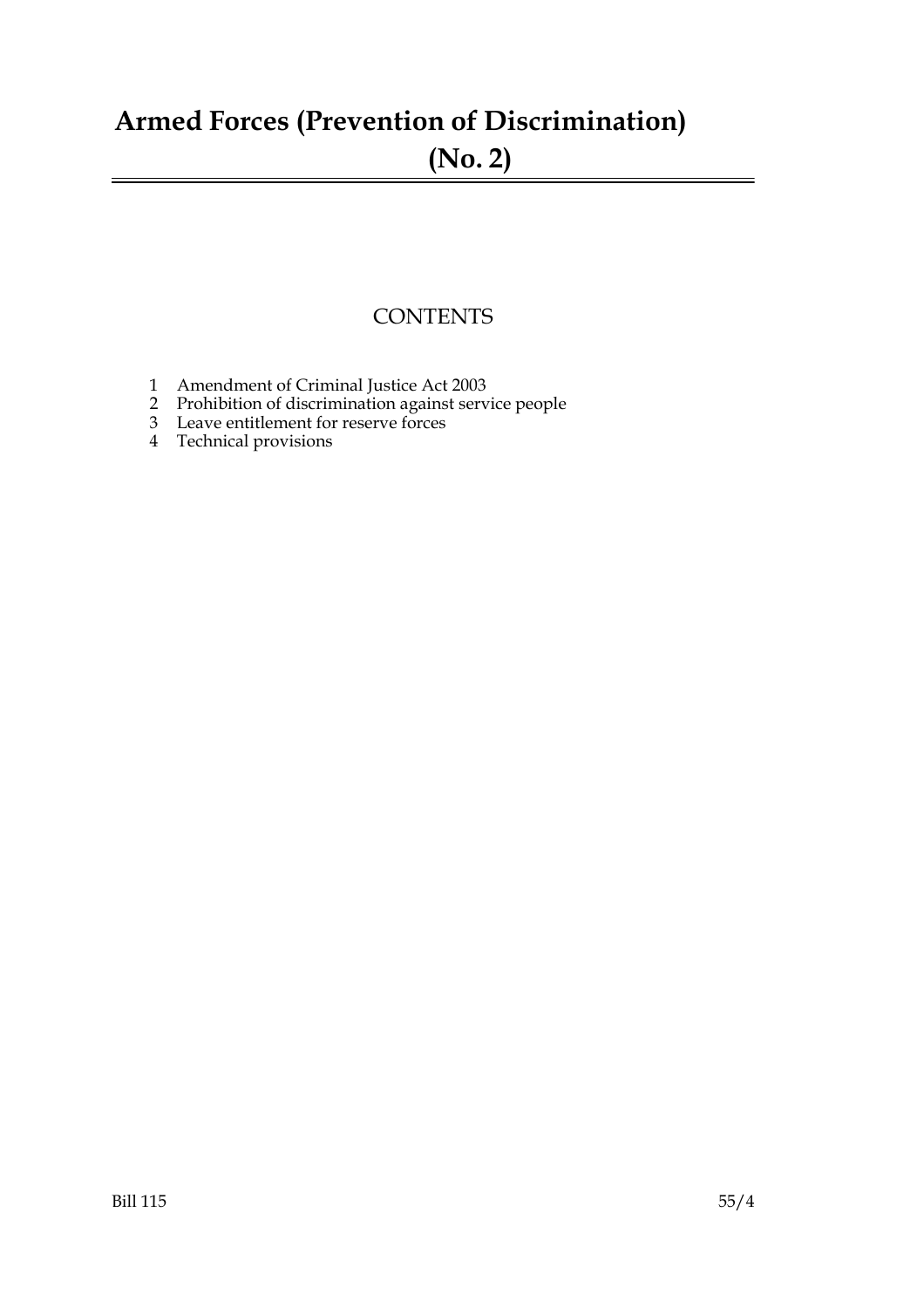### A **BILL** TO

Make provision in relation to the reserve forces of the Crown; to provide that certain offences committed towards members of the armed forces and their families shall be treated as aggravated; to prohibit discrimination against members of the armed forces and their families in terms of provision of goods, services and employment; and for connected purposes.

E IT ENACTED by the Queen's most Excellent Majesty, by and with the advice and consent of the Lords Spiritual and Temporal, and Commons, in this present **B** E IT ENACTED by the Queen's most Excellent Majesty, by and with consent of the Lords Spiritual and Temporal, and Commons, Parliament assembled, and by the authority of the same, as follows:  $-$ 

#### **1 Amendment of Criminal Justice Act 2003**

In section 146 of the Criminal Justice Act 2003 (increase in sentences for aggravation related to disability, sexual orientation or transgender identity)—

- (a) in the title of the section, add at the end "or status as a service person";
- (b) after subsection  $(2)(a)(iii)$  insert
	- "(iv) the victim being (or being presumed to be) a service person, or";
- (c) after subsection  $(2)(b)(iii)$  insert ", or

### (iv) by hostility towards service people."; and

- (d) after subsection (6) insert—
	- "(7) In this section "service people" has the meaning given in section 343B of the Armed Forces Act 2006, except that "relevant family members" shall mean any relative.".

### **2 Prohibition of discrimination against service people**

- (1) The Equality Act 2010 is amended as follows.
- (2) At the end of section 4 are added the words "status as a service person within the meaning set out in section 343B of the Armed Forces Act 2006, except that "relevant family members" shall mean any relative.".

*5*

*10*

*15*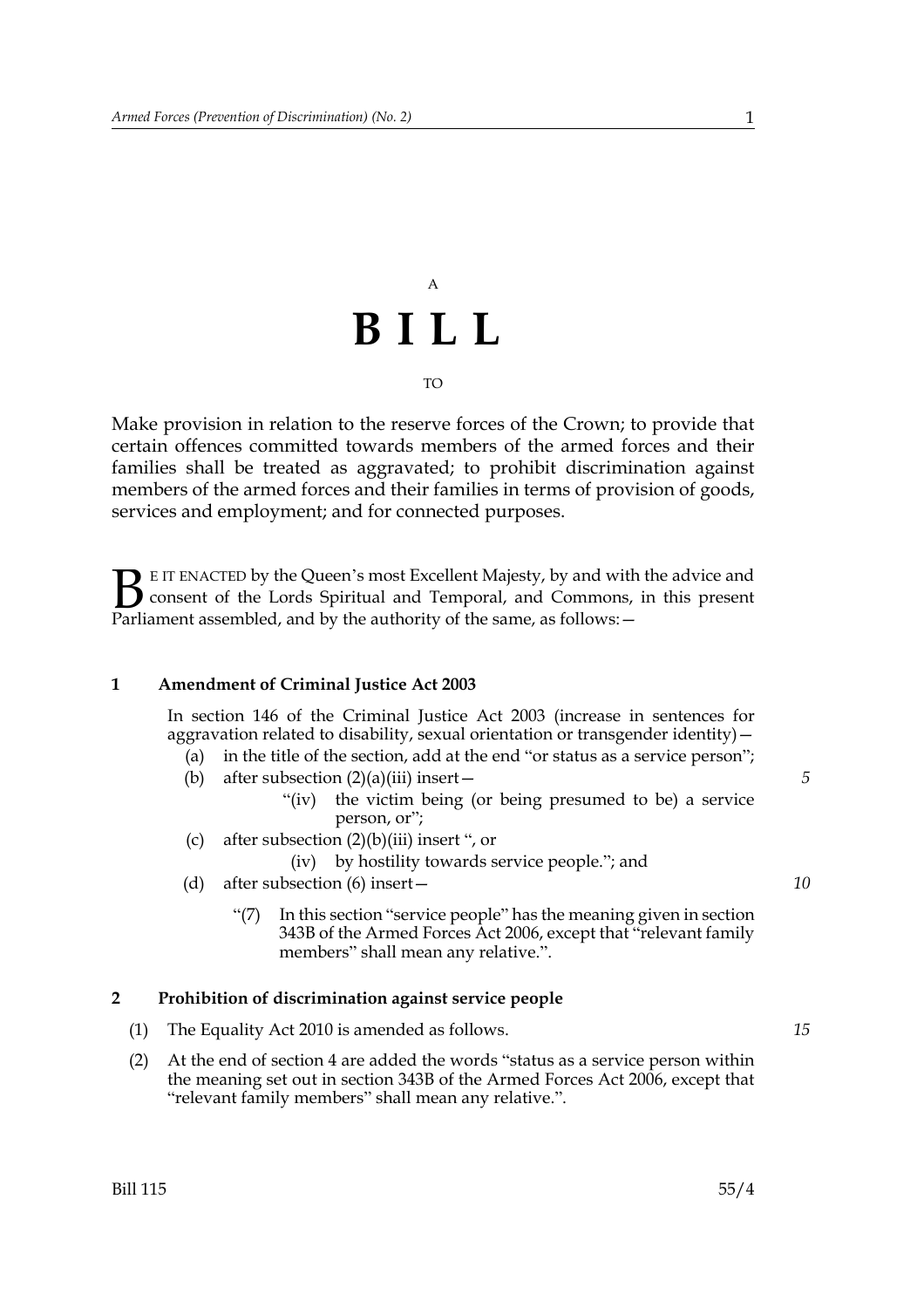#### **3 Leave entitlement for reserve forces**

- (1) The Employment Rights Act 1996 is amended as follows.
- (2) After section 63C insert—

#### **"63CA Right to time off for reserve forces**

- (1) An employee who is a member of a reserve force (as defined in section 374 of the Armed Forces Act 2006) is entitled to be permitted by his employer to take time off during the employee's working hours in order to undertake training activities connected to the reserve force. *5*
- (2) An employee's entitlement to time off under subsection (1) is limited to a maximum of 14 days.
- (3) An employee is not entitled to be paid remuneration by his employer for time off under subsection (1).
- (4) This section does not apply to employees of companies with fewer than 50 employees.

#### **63CB Complaints to employment tribunals relating to time off for reserve forces** *15*

- (1) An employee may present a complaint to an employment tribunal that his employer has unreasonably refused to permit him to take time off as required by section 63CA.
- (2) An employment tribunal shall not consider a complaint under this section unless it is presented— *20*
	- (a) before the end of the period of three months beginning with the day on which the time off was taken or on which it is alleged the time off should have been permitted, or
	- (b) within such further period as the tribunal considers reasonable in a case where it is satisfied that it was not reasonably practicable for the complaint to be presented before the end of that period of three months. *25*
- (3) Where an employment tribunal finds a complaint under this section well founded, the tribunal shall make a declaration to that effect."

#### *30*

*35*

#### **4 Technical provisions**

- (1) This Act may be cited as the Armed Forces (Prevention of Discrimination) Act 2014.
- (2) This Act comes into force at the expiration of two months beginning with the date of Royal Assent.

*10*